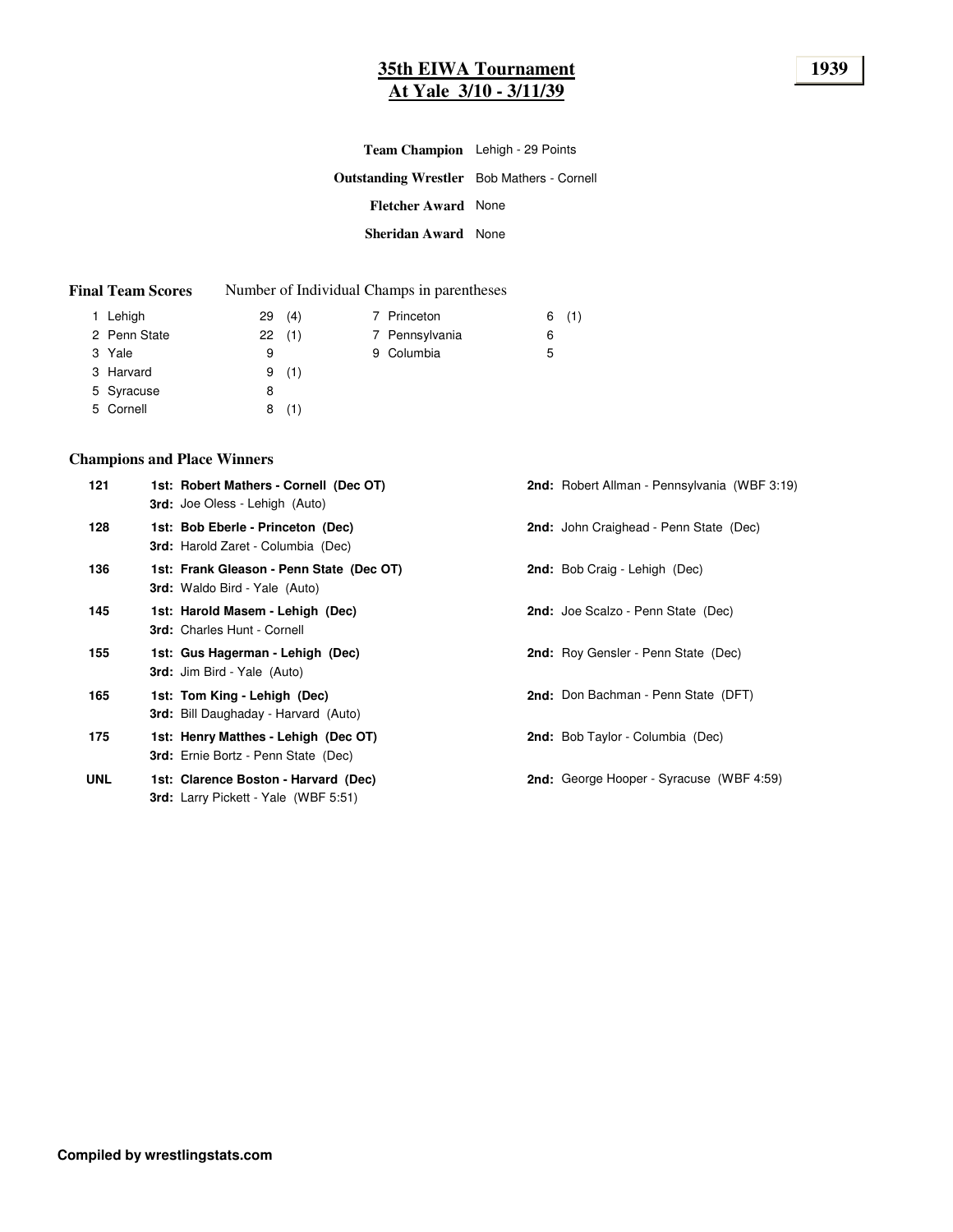## **3/10/1939 and 3/11/1939 at Yale 1939 EIWA Championship Page 1 of 8**

### **121 Weight Class**

| Richard Stevens Fall 8:13<br><b>Richard Stevens</b><br>Addison Foshay<br>Joe Oless Dec<br>Joe Oless Dec<br>Robert Allman | Joe Oless Dec<br><b>Robert Mathers Dec OT</b>                       |
|--------------------------------------------------------------------------------------------------------------------------|---------------------------------------------------------------------|
|                                                                                                                          |                                                                     |
|                                                                                                                          |                                                                     |
|                                                                                                                          |                                                                     |
|                                                                                                                          |                                                                     |
|                                                                                                                          |                                                                     |
|                                                                                                                          |                                                                     |
|                                                                                                                          |                                                                     |
|                                                                                                                          |                                                                     |
|                                                                                                                          |                                                                     |
| Robert Allman Fall 3:56                                                                                                  |                                                                     |
|                                                                                                                          |                                                                     |
|                                                                                                                          | <b>Robert Mathers Dec</b>                                           |
|                                                                                                                          |                                                                     |
| Robert Mathers Fall 3:08                                                                                                 |                                                                     |
|                                                                                                                          |                                                                     |
| David Waite                                                                                                              | Alfred Marasca<br><b>Robert Mathers</b><br><b>Consolation Bouts</b> |

### **Second Place**

WRB Second Robert Allman, Pennsylvania defeated Alfred Marasca, Columbia - Dec Final Second Robert Allman, Pennsylvania defeated Joe Oless, Lehigh - Fall 3:19

### **Third Place**

Final Third **Joe Oless, Lehigh automatic**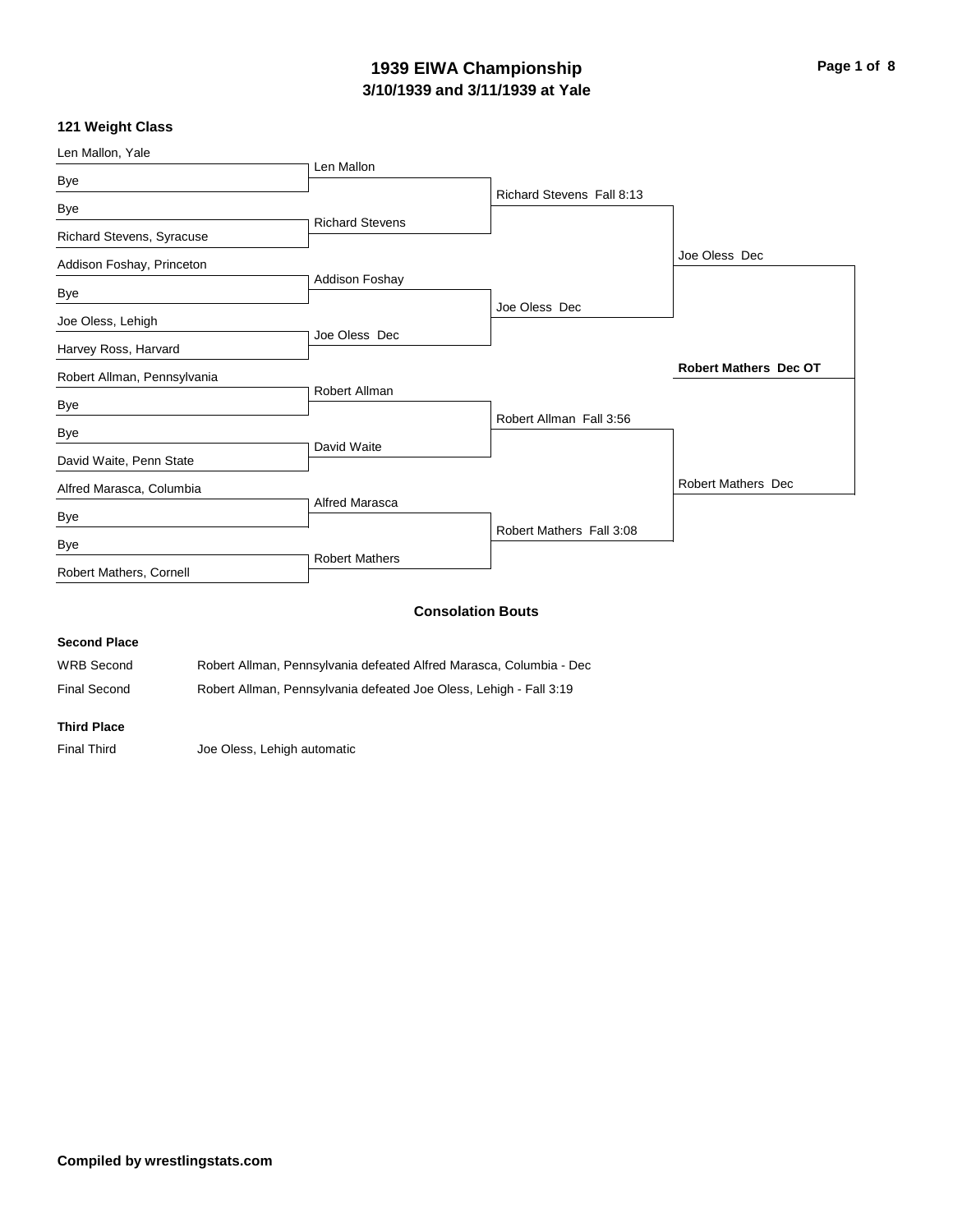## **3/10/1939 and 3/11/1939 at Yale 1939 EIWA Championship Page 2 of 8**

### **128 Weight Class**

| Bob Eberle, Princeton      |                          |                          |                       |
|----------------------------|--------------------------|--------------------------|-----------------------|
|                            | <b>Bob Eberle</b>        |                          |                       |
| Bye                        |                          | Bob Eberle Dec           |                       |
| Bye                        |                          |                          |                       |
| Harold Zaret, Columbia     | <b>Harold Zaret</b>      |                          |                       |
| Clarence Patten, Syracuse  |                          |                          | Bob Eberle Dec        |
|                            | <b>Clarence Patten</b>   |                          |                       |
| Bye                        |                          | Franc Burnett Fall 5:23  |                       |
| Franc Burnett, Lehigh      |                          |                          |                       |
| W. Serrel, Cornell         | <b>Franc Burnett Dec</b> |                          |                       |
|                            |                          |                          | <b>Bob Eberle Dec</b> |
| Norman Bond, Pennsylvania  | Norman Bond              |                          |                       |
| Bye                        |                          |                          |                       |
|                            |                          | Norman Bond Dec          |                       |
| Bye                        | <b>Ted Schoenberg</b>    |                          |                       |
| Ted Schoenberg, Harvard    |                          |                          |                       |
| Louis Hamman, Yale         |                          |                          | John Craighead Dec    |
|                            | Louis Hamman             |                          |                       |
| Bye                        |                          | John Craighead Dec       |                       |
| Bye                        |                          |                          |                       |
| John Craighead, Penn State | John Craighead           |                          |                       |
|                            |                          | <b>Consolation Bouts</b> |                       |

### **Consolation Bouts**

### **Second Place**

| <b>WRB Second</b> |  | Harold Zaret, Columbia defeated Franc Burnett, Lehigh - Dec |  |
|-------------------|--|-------------------------------------------------------------|--|
|                   |  |                                                             |  |

Final Second John Craighead, Penn State defeated Harold Zaret, Columbia - Dec

## **Third Place**

| WRB Third          | Louis Hamman, Yale defeated Norman Bond, Pennsylvania - Dec |
|--------------------|-------------------------------------------------------------|
| <b>Final Third</b> | Harold Zaret, Columbia defeated Louis Hamman, Yale - Dec    |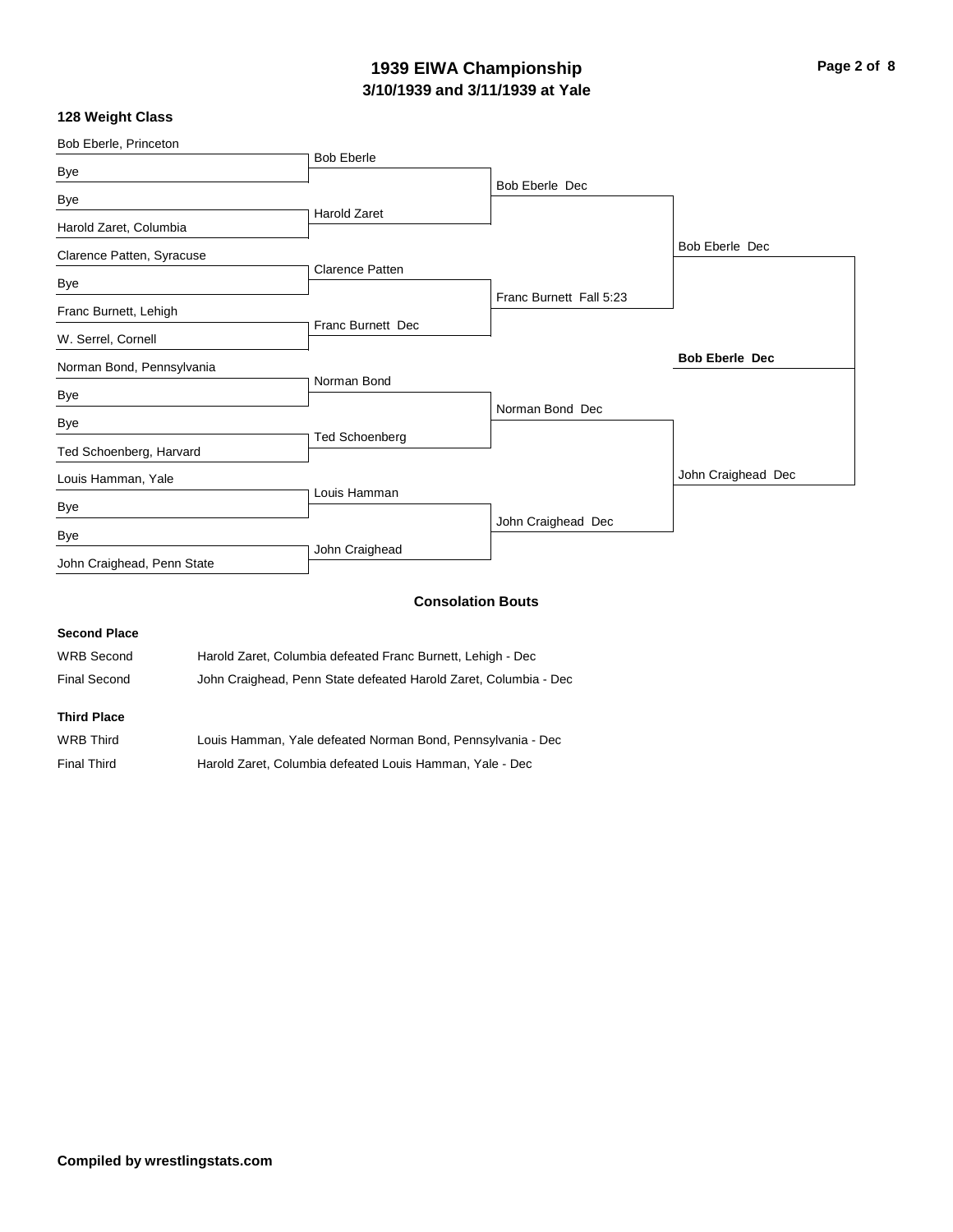## **3/10/1939 and 3/11/1939 at Yale 1939 EIWA Championship Page 3 of 8**

## **136 Weight Class**

| Bob Craig, Lehigh         |                    |                          |                      |
|---------------------------|--------------------|--------------------------|----------------------|
| Bye                       | <b>Bob Craig</b>   |                          |                      |
|                           |                    | Bob Craig Dec            |                      |
| Bye                       | <b>Bill McKee</b>  |                          |                      |
| Bill McKee, Pennsylvania  |                    |                          |                      |
| James Frost, Columbia     |                    |                          | Frank Gleason Dec    |
|                           | James Frost        |                          |                      |
| Bye                       |                    | Frank Gleason Fall 7:20  |                      |
| Edward Gregg, Cornell     | Frank Gleason Dec  |                          |                      |
| Frank Gleason, Penn State |                    |                          |                      |
| Waldo Bird, Yale          |                    |                          | Frank Gleason Dec OT |
| Bye                       | Waldo Bird         |                          |                      |
| Bye                       |                    | Waldo Bird Fall 2:52     |                      |
|                           | Tom Bowman         |                          |                      |
| Tom Bowman, Harvard       |                    |                          |                      |
| J. O'Connell, Syracuse    |                    |                          | Waldo Bird Dec       |
| Bye                       | J. O'Connell       |                          |                      |
|                           |                    | Dick Palmer Dec          |                      |
| Bye                       | <b>Dick Palmer</b> |                          |                      |
| Dick Palmer, Princeton    |                    |                          |                      |
|                           |                    |                          |                      |
|                           |                    | <b>Consolation Bouts</b> |                      |

### **Second Place**

| <b>WRB Second</b> | Bob Craig, Lehigh defeated James Frost, Columbia - DFT |
|-------------------|--------------------------------------------------------|
| Final Second      | Bob Craig, Lehigh defeated Waldo Bird, Yale - Dec      |

### **Third Place**

Final Third Waldo Bird, Yale automatic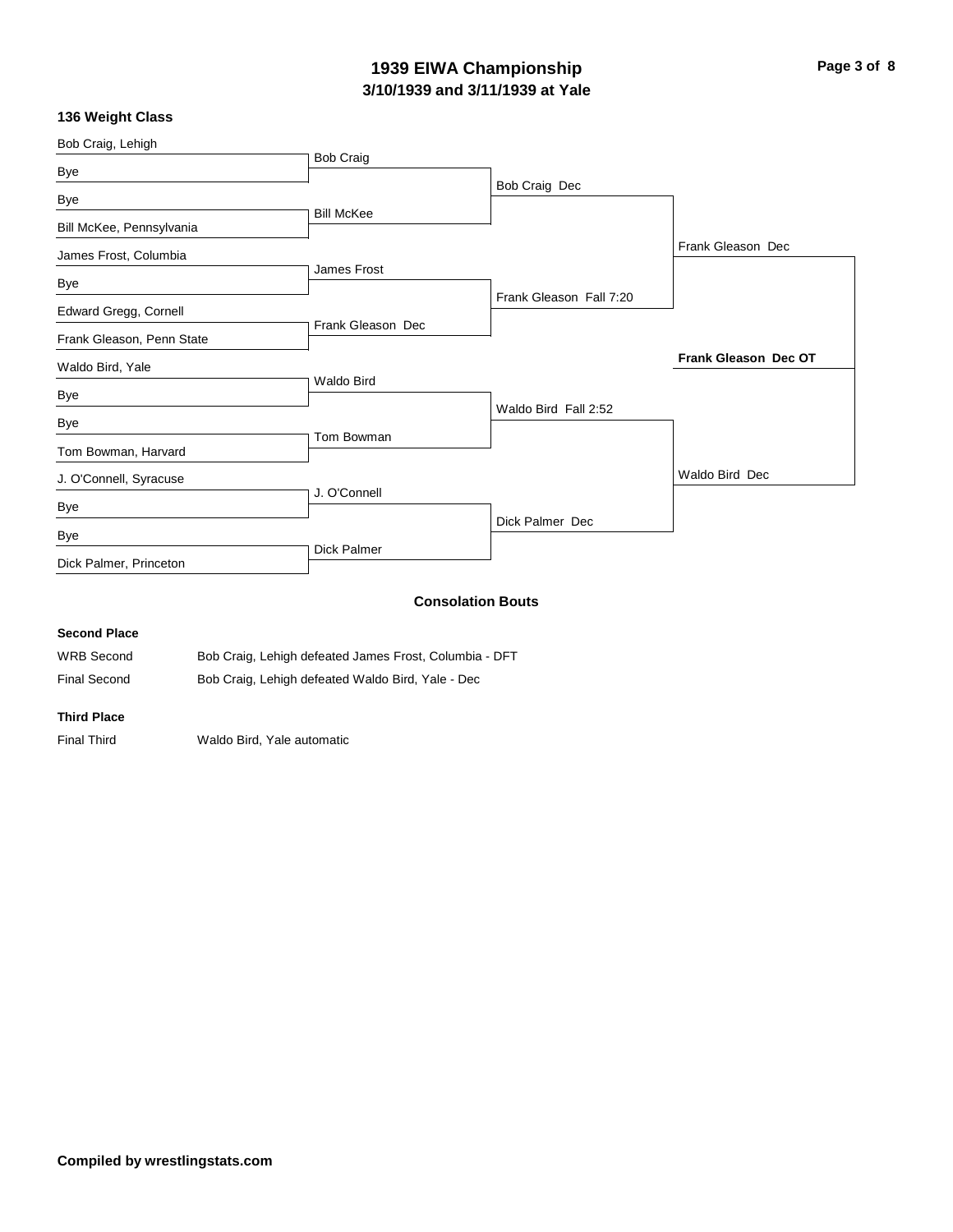# **3/10/1939 and 3/11/1939 at Yale 1939 EIWA Championship Page 4 of 8**

## **145 Weight Class**

| Harold Masem, Lehigh        |                           |                          |                         |
|-----------------------------|---------------------------|--------------------------|-------------------------|
| Bye                         | <b>Harold Masem</b>       |                          |                         |
|                             |                           | Harold Masem Fall 3:18   |                         |
| Bye                         | <b>Charles Holt</b>       |                          |                         |
| Charles Holt, Columbia      |                           |                          |                         |
| Ken Becker, Syracuse        |                           |                          | Harold Masem Dec        |
|                             | Ken Becker                |                          |                         |
| Bye                         |                           | Ken Becker Fall 3:23     |                         |
| David Hight, Princeton      |                           |                          |                         |
| Bill Richardson, Harvard    | Bill Richardson Fall 5:50 |                          |                         |
| David Gerber, Yale          |                           |                          | <b>Harold Masem Dec</b> |
| Bye                         | David Gerber              |                          |                         |
|                             |                           | David Gerber Dec         |                         |
| Bye                         | Dick Heilbron             |                          |                         |
| Dick Heilbron, Pennsylvania |                           |                          |                         |
| Charles Hunt, Cornell       |                           |                          | Joe Scalzo Dec          |
|                             | <b>Charles Hunt</b>       |                          |                         |
| Bye                         |                           | Joe Scalzo Dec           |                         |
| Bye                         | Joe Scalzo                |                          |                         |
| Joe Scalzo, Penn State      |                           |                          |                         |
|                             |                           | <b>Consolation Bouts</b> |                         |

### **Second Place**

| <b>WRB Second</b>   | Charles Holt, Columbia defeated Ken Becker, Syracuse - DFT   |
|---------------------|--------------------------------------------------------------|
| <b>Final Second</b> | Joe Scalzo, Penn State defeated Charles Holt, Columbia - Dec |

### **Third Place**

| <b>WRB Third</b> | Charles Hunt, Cornell defeated David Gerber, Yale - Dec     |
|------------------|-------------------------------------------------------------|
| Final Third      | Charles Hunt, Cornell defeated Charles Holt, Columbia - Dec |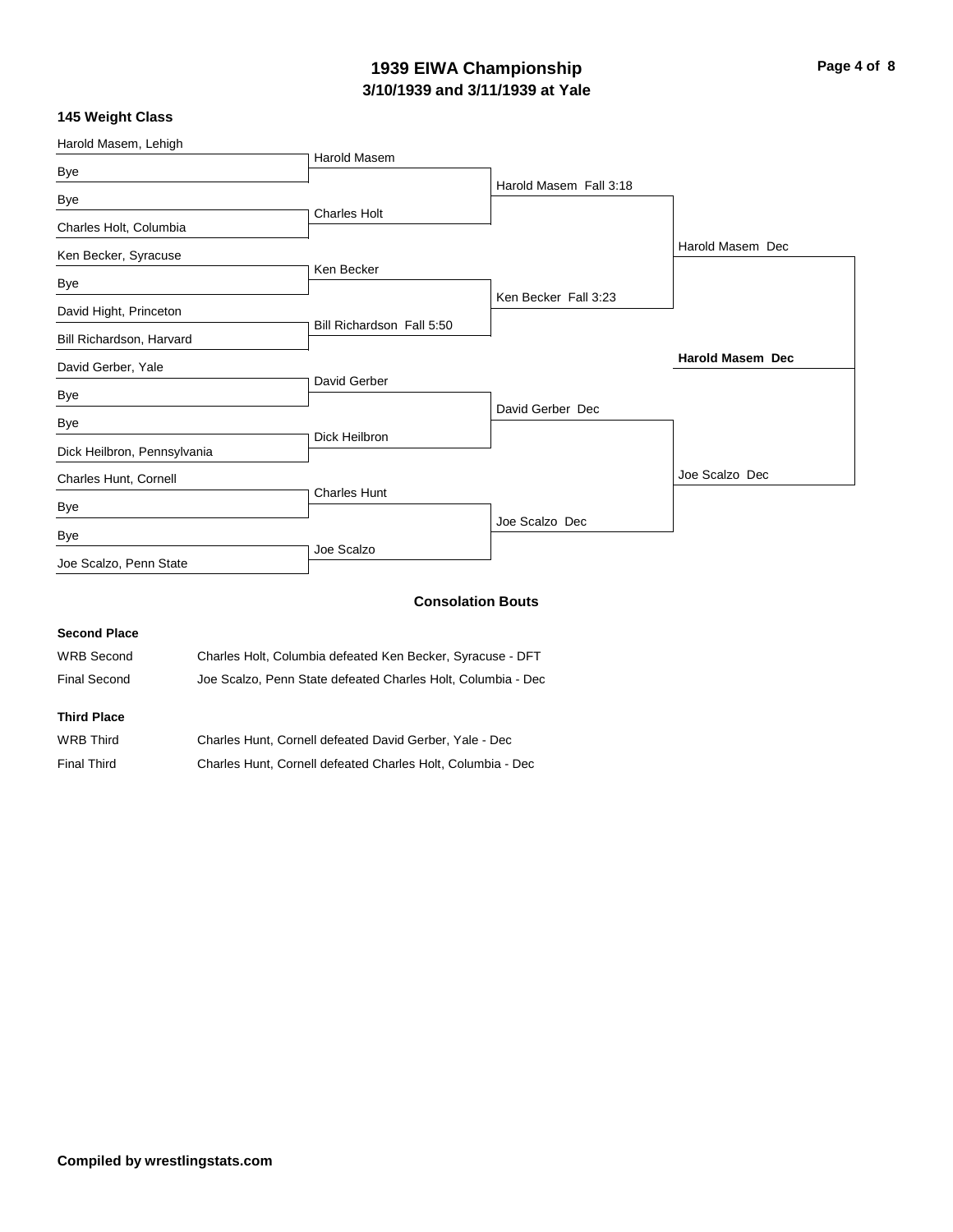## **3/10/1939 and 3/11/1939 at Yale 1939 EIWA Championship Page 5 of 8**

### **155 Weight Class**

| Gus Hagerman, Lehigh       |                          |                           |                         |
|----------------------------|--------------------------|---------------------------|-------------------------|
|                            | Gus Hagerman             |                           |                         |
| Bye                        |                          | Gus Hagerman Dec          |                         |
| Bye                        |                          |                           |                         |
| Roy Gensler, Penn State    | Roy Gensler              |                           |                         |
| James Trousdell, Cornell   |                          |                           | Gus Hagerman Dec        |
| Bye                        | James Trousdell          |                           |                         |
| Gene Wilson, Syracuse      |                          | James Trousdell Fall 4:19 |                         |
| Donald Eagan, Pennsylvania | Gene Wilson Fall 6:58    |                           |                         |
| Joe Gifford, Princeton     |                          |                           | <b>Gus Hagerman Dec</b> |
| Bye                        | Joe Gifford              |                           |                         |
| Bye                        |                          | Joe Gifford Fall 8:38     |                         |
| Weldon Booth, Columbia     | <b>Weldon Booth</b>      |                           |                         |
| Paul Illman, Harvard       |                          |                           | Jim Bird Dec            |
| Bye                        | Paul Illman              |                           |                         |
| Bye                        |                          | Jim Bird Dec              |                         |
| Jim Bird, Yale             | Jim Bird                 |                           |                         |
|                            | <b>Consolation Bouts</b> |                           |                         |

### **Second Place**

| <b>WRB Second</b>   | Roy Gensler, Penn State defeated James Trousdell, Cornell - Dec |
|---------------------|-----------------------------------------------------------------|
| <b>Final Second</b> | Roy Gensler, Penn State defeated Jim Bird, Yale - Dec           |

### **Third Place**

Final Third **Jim Bird, Yale automatic**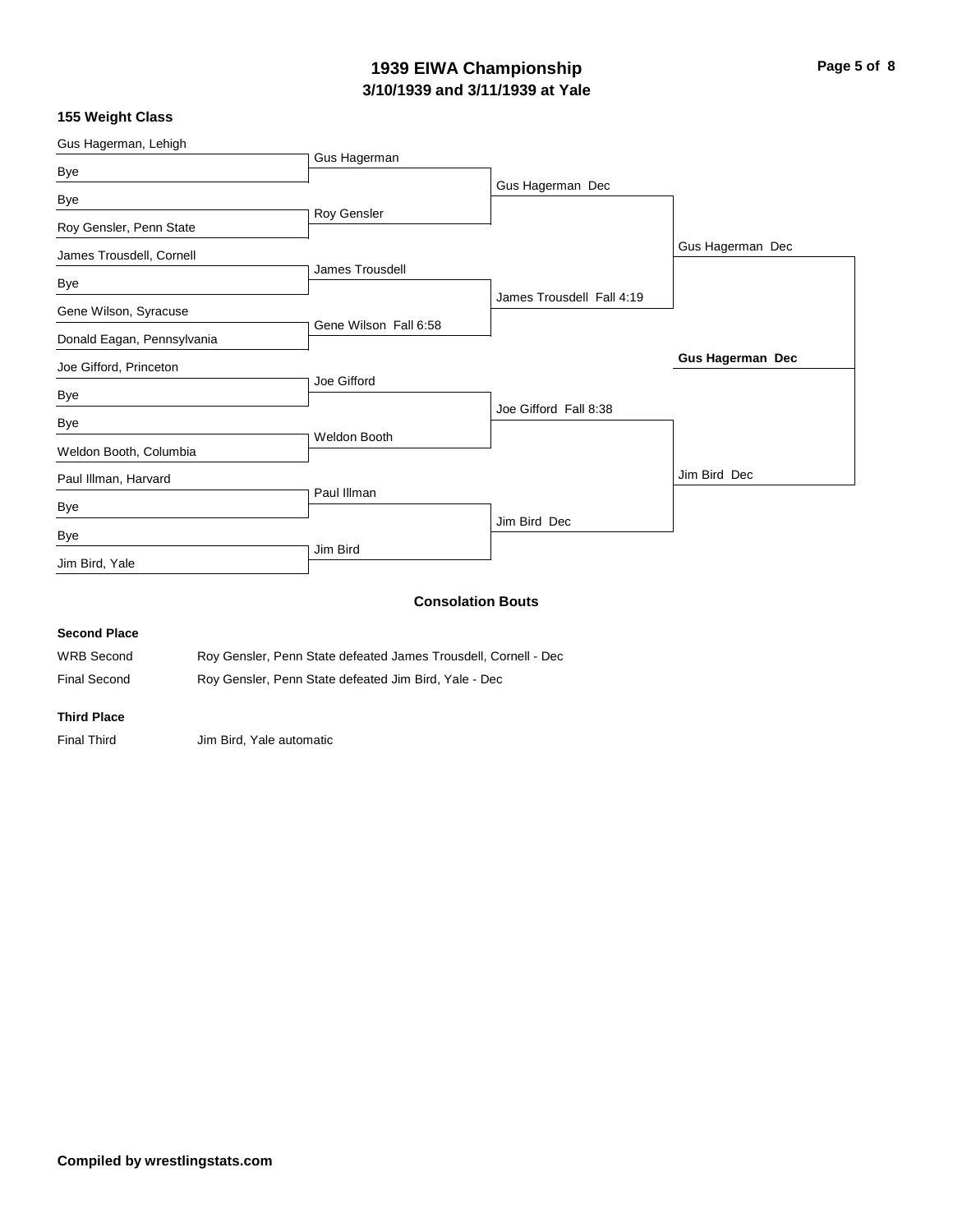## **3/10/1939 and 3/11/1939 at Yale 1939 EIWA Championship Page 6 of 8**

### **165 Weight Class**

| Tom King, Lehigh               |                       |                          |                    |
|--------------------------------|-----------------------|--------------------------|--------------------|
|                                | Tom King              |                          |                    |
| Bye                            |                       | Tom King Fall 5:14       |                    |
| Bye                            |                       |                          |                    |
| Phil Reynolds, Cornell         | Phil Reynolds         |                          |                    |
| Don Bachman, Penn State        |                       |                          | Tom King Dec       |
|                                | Don Bachman           |                          |                    |
| Bye                            |                       | Don Bachman Dec          |                    |
| Don Patterson, Princeton       | Don Patterson Dec     |                          |                    |
| Lowry Stephenson, Pennsylvania |                       |                          |                    |
| Robert Clarke, Yale            |                       |                          | Tom King Dec       |
|                                | <b>Robert Clarke</b>  |                          |                    |
| Bye                            |                       | Robert Clarke Fall 7:22  |                    |
| Bye                            |                       |                          |                    |
| Len Muldoon, Columbia          | Len Muldoon           |                          |                    |
| John Mathieson, Syracuse       |                       |                          | Bill Daughaday Dec |
|                                | John Mathieson        |                          |                    |
| Bye                            |                       |                          |                    |
| Bye                            |                       | Bill Daughaday Fall 7:20 |                    |
| Bill Daughaday, Harvard        | <b>Bill Daughaday</b> |                          |                    |
|                                |                       | <b>Consolation Bouts</b> |                    |

### **Second Place**

WRB Second Don Bachman, Penn State defeated Phil Reynolds, Cornell - Dec

Final Second Don Bachman, Penn State defeated Bill Daughaday, Harvard - DFT

### **Third Place**

Final Third **Bill Daughaday, Harvard automatic**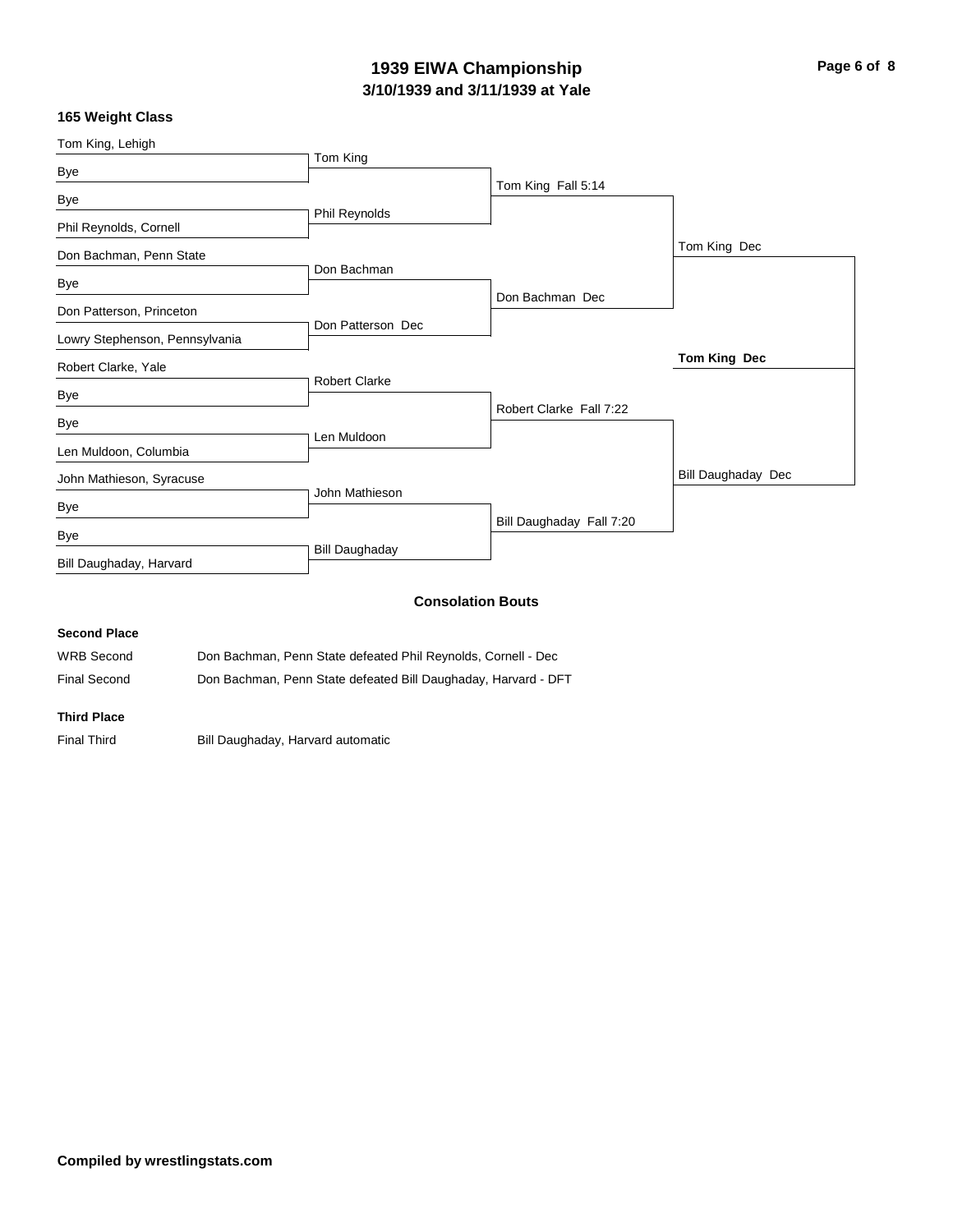## **3/10/1939 and 3/11/1939 at Yale 1939 EIWA Championship Page 7 of 8**

### **175 Weight Class**

| Henry Matthes, Lehigh         |                      |                          |                      |
|-------------------------------|----------------------|--------------------------|----------------------|
| Bye                           | <b>Henry Matthes</b> |                          |                      |
|                               |                      | Henry Matthes Fall 6:32  |                      |
| Bye                           | <b>Bill Leavitt</b>  |                          |                      |
| Bill Leavitt, Cornell         |                      |                          |                      |
| John Harkless, Princeton      |                      |                          | Henry Matthes Dec OT |
|                               | John Harkless        |                          |                      |
| Bye                           |                      | John Hauer Dec           |                      |
| Tony Durgan, Syracuse         |                      |                          |                      |
| John Hauer, Yale              | John Hauer Fall 3:15 |                          |                      |
| Ernie Bortz, Penn State       |                      |                          | Henry Matthes Dec OT |
|                               | Ernie Bortz          |                          |                      |
| Bye                           |                      | Ernie Bortz Dec          |                      |
| Bye                           |                      |                          |                      |
| Duncan Longcope, Harvard      | Duncan Longcope      |                          |                      |
| George Stickney, Pennsylvania |                      |                          | Bob Taylor Dec OT    |
|                               | George Stickney      |                          |                      |
| Bye                           |                      | Bob Taylor Dec           |                      |
| Bye                           | <b>Bob Taylor</b>    |                          |                      |
| Bob Taylor, Columbia          |                      |                          |                      |
|                               |                      |                          |                      |
|                               |                      | <b>Consolation Bouts</b> |                      |

| <b>Second Place</b> |                                                                      |
|---------------------|----------------------------------------------------------------------|
| <b>WRB Second</b>   | John Hauer, Yale defeated Bill Leavitt, Cornell - Fall 5:25          |
| <b>Final Second</b> | Bob Taylor, Columbia defeated John Hauer, Yale - Dec                 |
| <b>Third Place</b>  |                                                                      |
| <b>WRB Third</b>    | Ernie Bortz, Penn State defeated George Stickney, Pennsylvania - Dec |

Final Third Ernie Bortz, Penn State defeated John Hauer, Yale - Dec